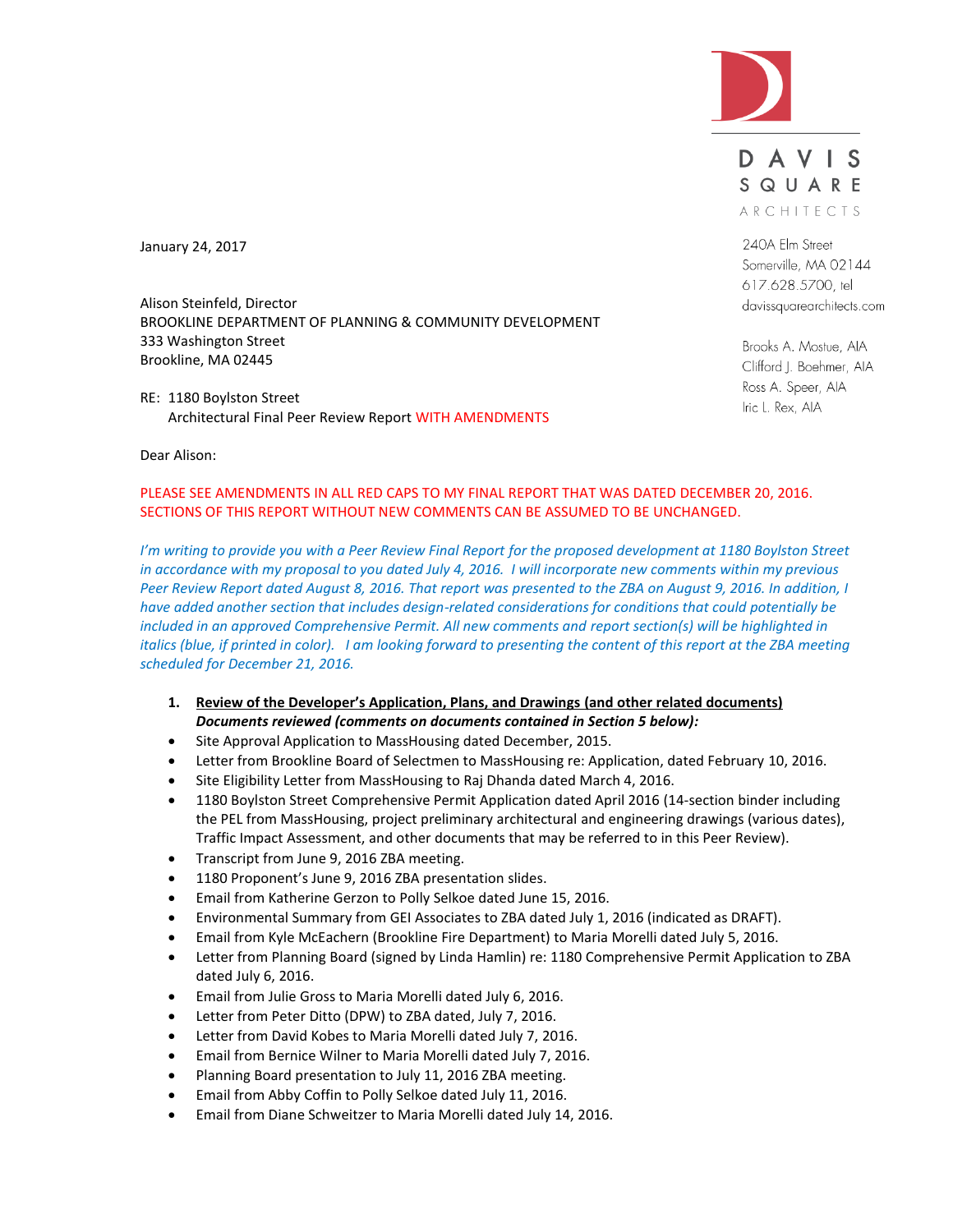- *Geotechnical Report prepared by GEI Consultants dated April 2015 (Prepared for Mason and Murphy, Inc.).*
- *Memorandum from Arthur Stadig to James Fitzgerald dated August 15, 2016 re: parking proposal.*
- *Email from Residents of 1162-1164 Boylston to Maria Morelli dated August 17, 2016.*
- *Memorandum from Rachna Balakrishna to Alison Steinfeld and Maria Morelli dated August 25, 2016 re: Proposed Loading Bay on Hammond.*
- *Meeting Minutes prepared by the Developer from September 12 meeting with neighbors at 1154 Boylston Street.*
- *Parking Plan narrative prepared by Michael Beck of Parking Plus, distributed by Maria Morelli to various parties on September 13, 2016.*
- *Letter from Andrew Adinolfi to Johanna Schneider dated September 15, 2016 re: Groundwater Flow.*
- *Memorandum from James Fitzgerald to Chestnut Hill Investments, LLC dated September 15, 2016.*
- *Email from Alexander and Katherine Gerzon to Maria Morelli dated September 15, 2016.*
- *Memorandum from Maria Morelli to Raj Dhanda dated September 22, 2016.*
- *"Summary Category" drawing set prepared by CBT dated November 23, 2016 (includes Access & Parking, Height & Articulation, Open Space & Buffering, Retail Space).*
- *Memorandum from James Fitzgerald to Alison Steinfeld dated October 24, 2016.*
- *Memorandum from Arthur Stadig to James Fitzgerald dated November 21, 2016.*
- *Memorandum from Raj Dhanda to Alison Steinfeld and Maria Morelli re: retail uses (undated).*
- *Loading Zone Access/Egress diagram prepared by VAI (undated).*
- *Narrative for Trash Removal for 1180 Boylston Street, Brookline, MA 02467*
- *Schematic Design Specification Outline – MEP, dated 9 December 2016.*
- *Schematic Design Specification Outline – Architectural and Structural, dated 9 December 2016.*
- *Response to Architectural Peer Review Report dated December 13, 2016,*
- *Code Summary dated December 13, 2016.*
- *Roof Equipment Summary dated December 13, 2016.*
- *Drawing set "ZBA Review" dated December 14, 2016.*
- *Drawing set 1180 Boylston St. dated 12.20.2016*
- *Letter to the ZBA and Planning Department" from neighbors at 1162-1164 Boylston Street, undated.*
- A "LIVE" SKETCH UP MODEL WAS PRESENTED BY THE PROPONENT ON JANUARY 18, 2017

(REFERENCE MATERIALS)

 Handbook: Approach to Chapter 40B Design Reviews, prepared by The Cecil Group, Inc. for DHCD, MassDevelopment, MassHousig, and MHP, January, 2011

# **2. Initial Meeting at the site with the Developer's Design team and Representative of the Town**

The development team conducted a site walkthrough, commencing at about 11:45 on Tuesday morning, August 2, 2016. Attending included Cliff Boehmer (Architectural Peer Reviewer), Alison Steinfeld (Brookline Department of Planning & Community Development), Maria Morelli (Brookline Department of Planning & Community Development), Bob Engler (consultant to the proponent), two representative of the project architect, Raj Dhanda (the proponent), and one other representative of the proponent.

As the site is rather small, it was possible to observe all of the edge conditions, including the six-family structure to the east, the broad sidewalk along Boylston Street (with extensive overhead electrical lines), cars parked along Boylston (not obvious if legally parked), the adjacent two story commercial structure to the south on Hammond, and the two, 2.5 story, two-family homes directly to the south on Heath Street. There appear to be three mature trees at the perimeter of the site, all of which would be removed to facilitate the construction of the new building. The grade of the site drops a few feet from the adjacent commercial structure on Hammond to the Boylston boundary. East to west, there does not appear to be any significant grade change. There is an eastbound #60 bus stop just across Hammond, a westbound stop directly across Route 9. This bus travels form Kenmore Square to Chestnut Hill via Brookline Village and Cypress Street.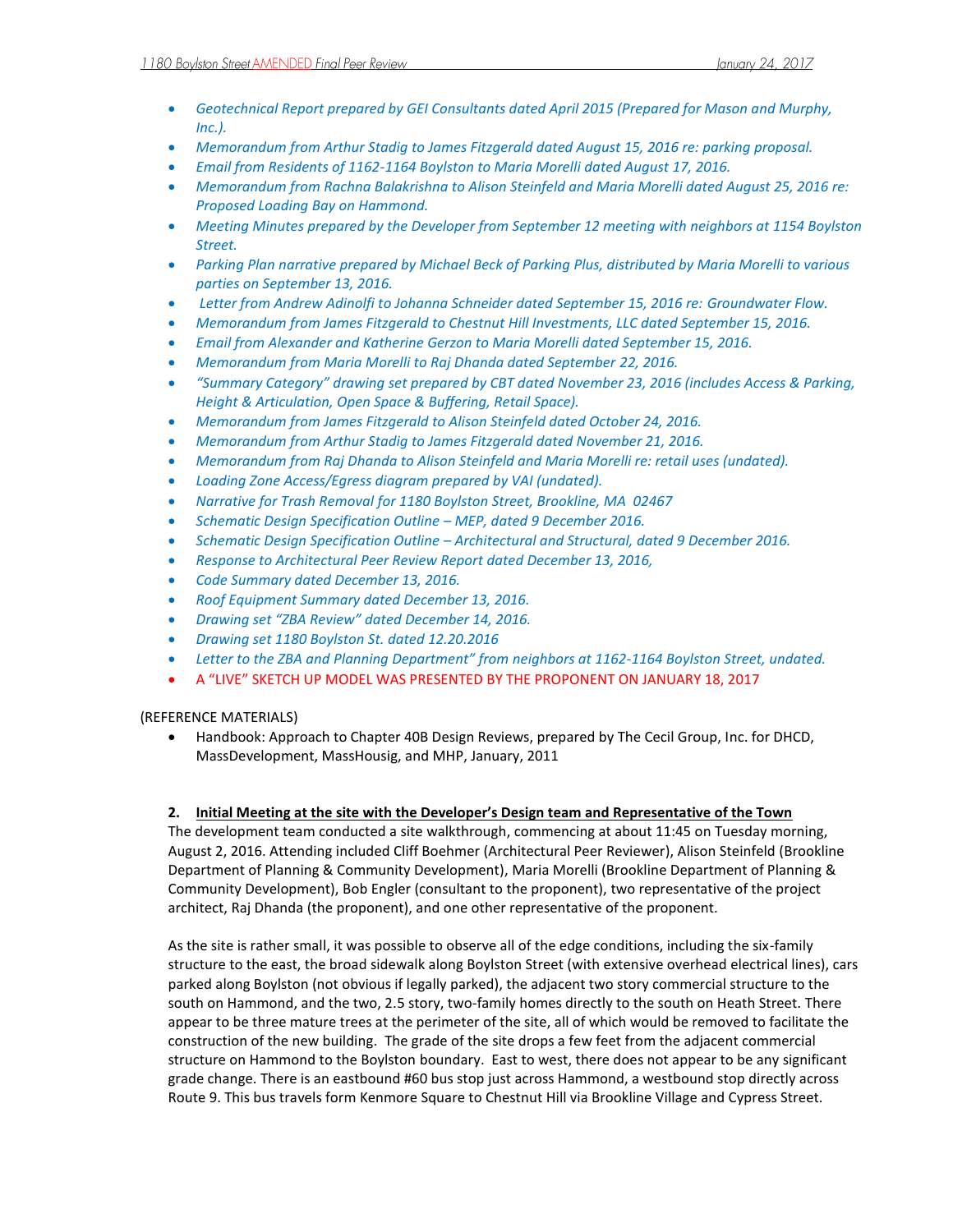There was some discussion during the walkthrough regarding the parking scheme that has been proposed, in particular, is the valet-style parking appropriate for retail shop visitors. The proponent noted that the type of tenants he is seeking is not retail shops, but types of businesses where customers have longer visits (justifying the waiting associated with the valet parking concept). For most of the duration of the site visit, northbound cars on Hammond Street were backed up the entire length of the site. This was pointed out to the proponent as a reason why the loading area off of Hammond Street may not be successful (assuming that it is feasible to get permission from the Town to encroach on the right of way).

It was also noted that there were cars parked on Route 9 in front of the site, immediately to the west of where the proposed parking drive would be located. There appeared to be a potential safety hazard both pulling in and out of the drive, as site lines would be blocked by the parked cars. That immediate area is reportedly posted as a no-parking zone, which means that ensuring the safety of vehicular entry/egress at that location would require more stringent enforcement of the parking restriction. *No new comments.* 

### **3. Conduct site visit and reconnaissance assessment of surrounding residential and nonresidential areas within one mile of the project site.**

The site is located on the southeast corner of the very active intersection of Boylston and Hammond Streets. Signalized crosswalks traverse both streets. To the south of the site on Hammond Street, there is an adjoining commercial structure with no side setback, or setback from the sidewalk. Beyond that point, on both sides of the street, there is mixed scale residential, with various setbacks. There is a nearby athletic facility, a cemetery, Pine Manor College, and the Beaver Country Day School. Further south and to the east is the Brookline Golf Club, and to the west, a little less than a mile from the site, is significant conservation land.

Immediately north on Hammond is the Longwood Club, and a little more than % mile away is the Chestnut Hill MBTA train stop. The area is predominantly low density housing, with the Chestnut Hill School less than ½ mile away. And about a mile to the north is the beginning of the Boston College campus.

To the west on Route 9, on the north side, there is a sidewalk that is alongside about ¾ mile of commercial structures and parking lots, all the way past the front of The Shops at Chestnut Hill. Beyond that point continuing west, there is mostly commercial development with some small scale housing mixed in. The commercial development doesn't fully peter out until about .9 miles west of the site.

The south side of Route 9 (the project side of the thoroughfare), moving westward is a little different. For about .4 miles there is continuous commercial development directly on a sidewalk that abuts the road (as opposed to being set by the width of parking areas). There are very few street trees, but the sidewalk is continuous, broken only by side streets. There is a non-signalized crosswalk about 850 feet from the site. After about ¼ mile, this pattern gives way to commercial development set back something like 60 feet from Route 9, with parking and drive lanes intervening. Commercial development on the south side doesn't end until about .9 miles west of the site.

Eastward on Route 9, there is a continuous sidewalk, with a narrow planting strip and bike/parking(?) lane separating fast moving traffic from pedestrians. No guardrail is present. There is a spotty collection of street trees, as well as some trees on private property overhanging the sidewalk. After passing a few, small scale multi-family structures and nearby small commercial enterprises, there is a non-signalized crosswalk, followed by another one about 700 feet further on. The in and outbound lanes of roadway between the crosswalks are divided by continuous steel guardrails. The quality of the walkway is variable, but does continue past the Benevolent Association, on to the health care facility about .8 mile from the site. There is a signalized crosswalk at the Benevolent Association.

The conditions of the pedestrian walkway on the north side of Route 9, to the east of the site, are variable. As on the south side, there is no structured protection from traffic, and the walkway width varies, with some stretches somewhat overgrown with trees from adjacent private property. After passing the Longwood Club, there is no commercial development for a little less than a mile (just past the Brigham & Women's facility on the south side).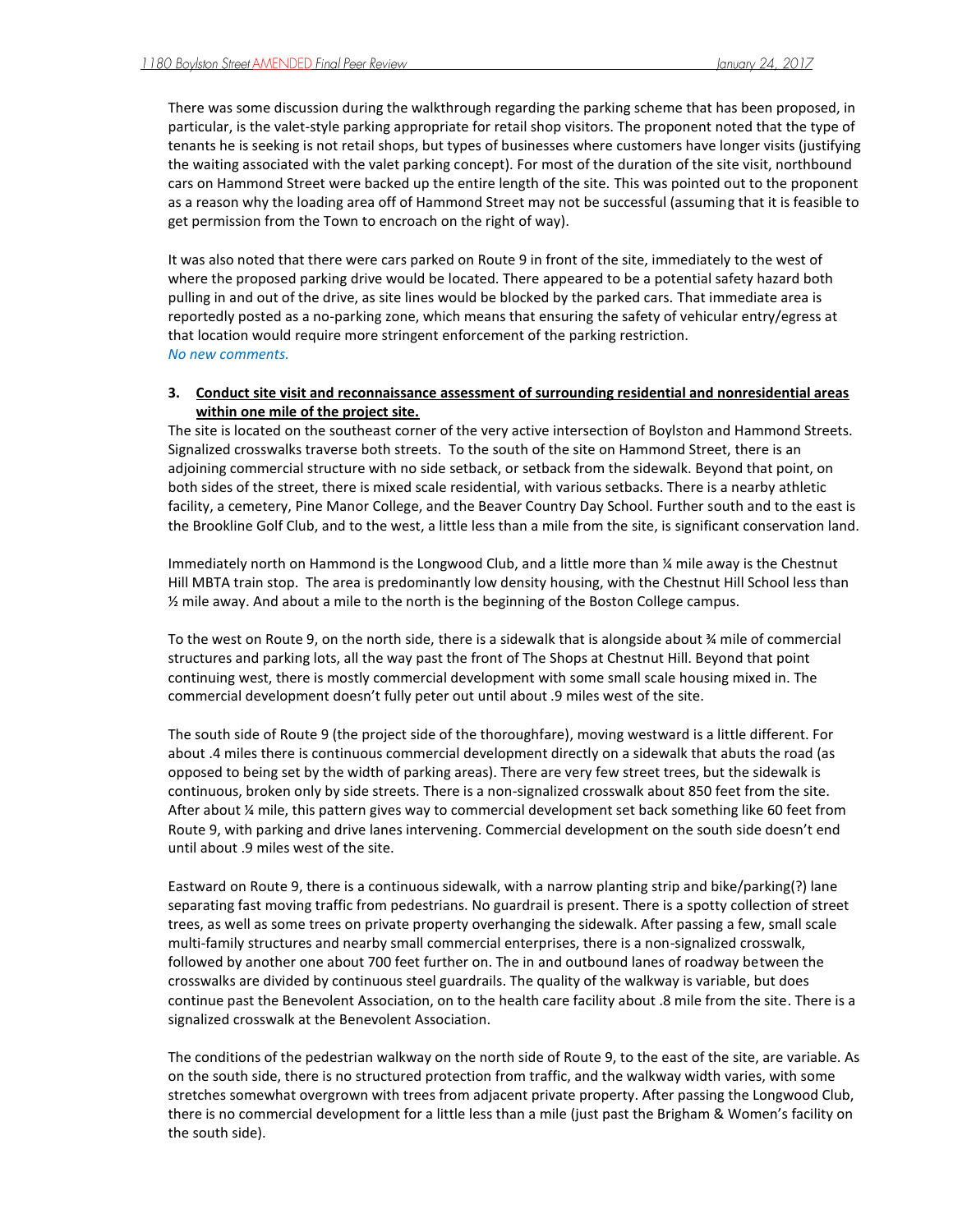Most parties would agree that there are no architecturally notable structures within one mile of the site in either direction on Route 9, nor would that stretch of Boylston be considered pleasantly walkable by modern streetscape planning standards. Traffic is plentiful, fast moving, air quality is bad, and there is no physical protection afforded to pedestrians. Other than at major intersections and parking lots, lighting is poor. Crossing Route 9 at non-signalized crosswalks is less than optimal. By contrast, Hammond Street is a much more pleasant pedestrian environment, even though it is not lined with architecturally significant structures, nor interspersed with consumer amenities like Route 9.

*No new comments.* 

#### **4. Consult with the Applicant's design team, as appropriate.**

This peer reviewer has had no contact with the design team other than at the walkthrough on August 2. *Two working sessions were held, one on August 25, and the other on September 8, 2016. A phone conference was conducted on December 20, 2016.* 

A WORKING SESSION WAS HELD ON JANUARY 18, 2017. COMMUNITY DEVELOPMENT STAFF, THE PROPONENT, PROPONENT'S ARCHITECT, PROPONENT'S DEVELOPMENT CONSULTANT, AND THIS PEER REVIEWER ATTENDED. THE DEVELOPER PRESENTED A SKETCH UP MODEL THAT INCLUDED CONTEXT INFORMATION, AS WELL AS MORE 1180 DETAIL. SEE COMMENTS BELOW REGARDING DESIGN MODIFICATIONS.

- **5. Provide an oral presentation to the ZBA within approximately one month of the notice to proceed. Said presentation shall include comments and preliminary recommendations on the following:** (the comments in this report will be presented to a ZBA meeting on August 9, 2016) *Final Report will be delivered to the ZBA on December 20, 2016* AMENDED COMMENTS WILL BE PRESENTED AT THE JANUARY 25TH ZBA HEARING
- *a. Orientation of buildings in relation to each other, and to streets, parking areas, open space, and on-site amenities, and to solar access.*

The proposal is for a single, six-story, mixed use structure, including about 8000 SF of commercial with 45 units of age-restricted housing above (15 @ 1-BR, 30 @ 2-BR). *Unit mix is now 16 @ 1-BR, 29 @ 2-BR, for a total of 45 Commercial space has been reduced to 5560 SF* UNIT MIX HAS BEEN SLIGHTLY MODIFIED TO 16@1-BR, 29@2-BR

The footprint of the building occupies 11,250 SF of the 14,626 SF site (77%). *Current footprint at ground level is reportedly reduced to 9,950 SF.*

Proposed setbacks from lot lines are variable: 5'-3" along most of the length along Hammond; *Revised setback from Hammond will be 8'-10" minimum.* 

2'-5" along Boylston;

*4'-0" to 7'-0" revised ground level setbacks on Boylston*

#### 20' from the neighbor to the east;

*Distance to main body of building from the lot line to the east does not appear to have changed. Increase in driveway width has moved ground level façade further away from the neighbor.* 

….approximately 6' to the neighbor to the south.

*Setback distance ranges from approximately a foot to approximately 2-1/2 feet at grade, and from approximately 5 feet to 7 feet at upper stories.* 

There is no useable open space in the current plan, and landscaping appears to be limited to 5 street trees planted in the Hammond and Boylston street right of ways.

*Increased set back from Hammond and Boylston creates more habitable space, and landscape buffer to east is shown at 5 feet, with 5 trees. Four street trees are located on Boylston, and one on Hammond.*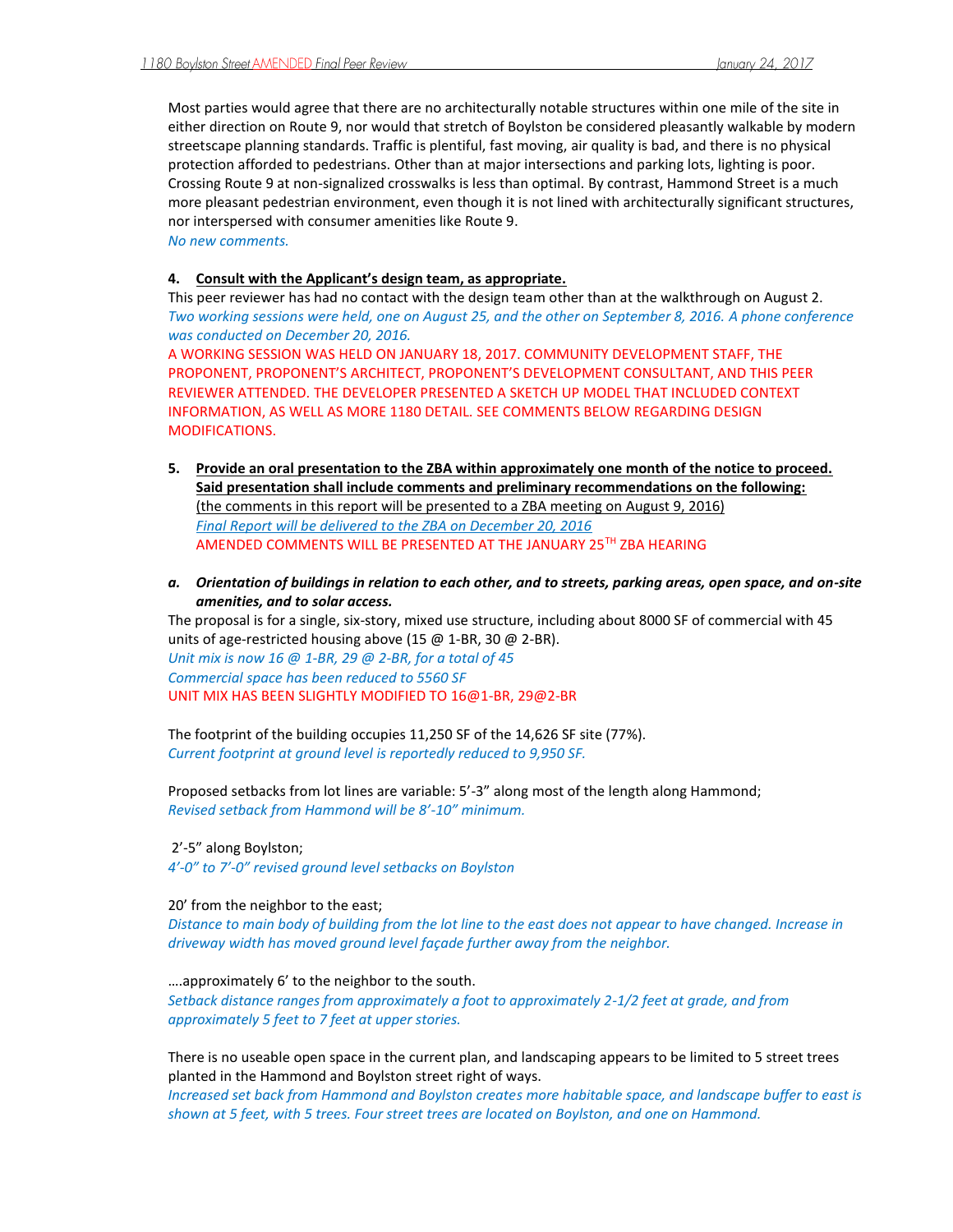There are no on-site amenities proposed, indoor or outdoor, other than bike and car parking. *Ground floor plan now indicates a "Tenant Event Amenity."*

All parking is in the basement level, and consists of a combination of valet-packed "layers" of floor spaces and stacker spaces, accessed from car lifts operated by a 24-hour manned service. The lifts are accessed from a 20-foot wide (or 17'-6" wide?) parking drive on the east side of the building that connects with the eastbound lane of Route 9. There is no loading dock indicated to serve the commercial spaces, however, a pull off area within the Hammond Street public right of way is indicated on the site plan. Rear loading for the four retail tenant spaces as indicated on the plan takes place from the Hammond pull off and/or the parking drive, partially passing through the residential lobby, mail room, and bike parking. All retail spaces have direct public sidewalk entries.

*Revised parking plan is significantly revised from the previous submissions. There are now a total of 69 spaces indicated, down from a proposed 80. 22 of the spaces are on the floor, and there are 20 stackers. In addition, there are 4 staging spaces in the drive aisle, and 3 surface spaces. The ground level plan currently shows a 30 foot wide drive aisle and larger lift size. There is also space where accessible drop off can occur.* 

Because the building lies to the north of its neighbors on Heath Street, there is no impact as far as direct access to sunlight. There is impact on access to diffuse, bright-sky light of the height of the building and its nearness to the southern property line of the site. This is mediated by the presence of out-buildings to the rear of the two Heath Street homes (the distance from the face of the actual residential structure to the property line is on the order of 25 feet). The proposed setback from the new structure is inconsistent in the submitted materials (the Site Plan-Setbacks indicates something like 6 feet, while the ground floor plan appears to be virtually zero setback).

*As noted above, the setback from the southern property line has been increased. The height of the structure will still have an impact on the Heath Street neighbors' visual access to the sky, as well as potential late afternoon shadow impact in the winter months (shadow study included in the application materials only shows shadows up until 3:00 in the afternoon).* 

The structure that suffers the most solar impact is the 6-family structure to the east, separated by about a 20 foot setback from the property line, plus approximately 5 feet additional of setback to the 6-family on their side of the property line. The submitted shadow studies indicate year-round impact on that neighbor, significantly greater than what the existing conditions impose.

*While the revised building massing indicates a "carved back" façade at the upper two levels at the eastern front façade, as well as a two-foot step back at the sixth floor on the east and southeastern corner. These modifications will create negligible improvement on the shadow impact or visual access to bright western sky for the neighbors.* 

THE SKETCH UP MODEL THAT WAS REVIEWED AT THE WORKING SESSION INCLUDED AN ADDITIONAL 2-FOOT STEP BACK AT THE TOP LEVEL. THIS MODIFICATION IMPROVES THE NEIGHBOR'S ACCESS TO LIGHT AND AIR FROM THEIR WINDOWS ON THE WEST SIDE OF THE STRUCTURE. SHADOW IIMPACT IS NOT SIGNIFICANTLY CHANGED BY THE INCREASED STEP-BACK, BUT GIVEN THE ORIENTATION OF THE PROJECT, MOST SHADOWS FALL ON ROUTE 9.

# *b. Function, use and adequacy of open space and landscaped areas.*

As noted above, the only available area that is landscaped in the proposed development is in the public right of way (i.e., street trees).

*See notes above about increased landscape buffers and broadened setback from Hammond and Boylston Streets.* 

SKETCH UP MODEL, PARTICULARLY GIVEN CONTEXT THAT IS INCLUDED, GIVES A VERY GOOD SENSE OF THE GROUND-LEVEL, PEDESTRIAN EXPERIENCE OF THE BUILDING (AS WELL AS HOW THE BUILDNG WOULD BE SEEN FROM ROUTE 9 AND HAMMOND STREET). ARTICULATION OF THE FAÇADE---THROUGH MATERIAL SELECTION, COLOR, AND CHANGE OF PLANE----THAT NOW CARRIES FULLY AROUND THE BUILDING----IS GREATLY IMPROVED FROM PREVIOUS VERSIONS.

### *c. Use and treatment of natural resources.*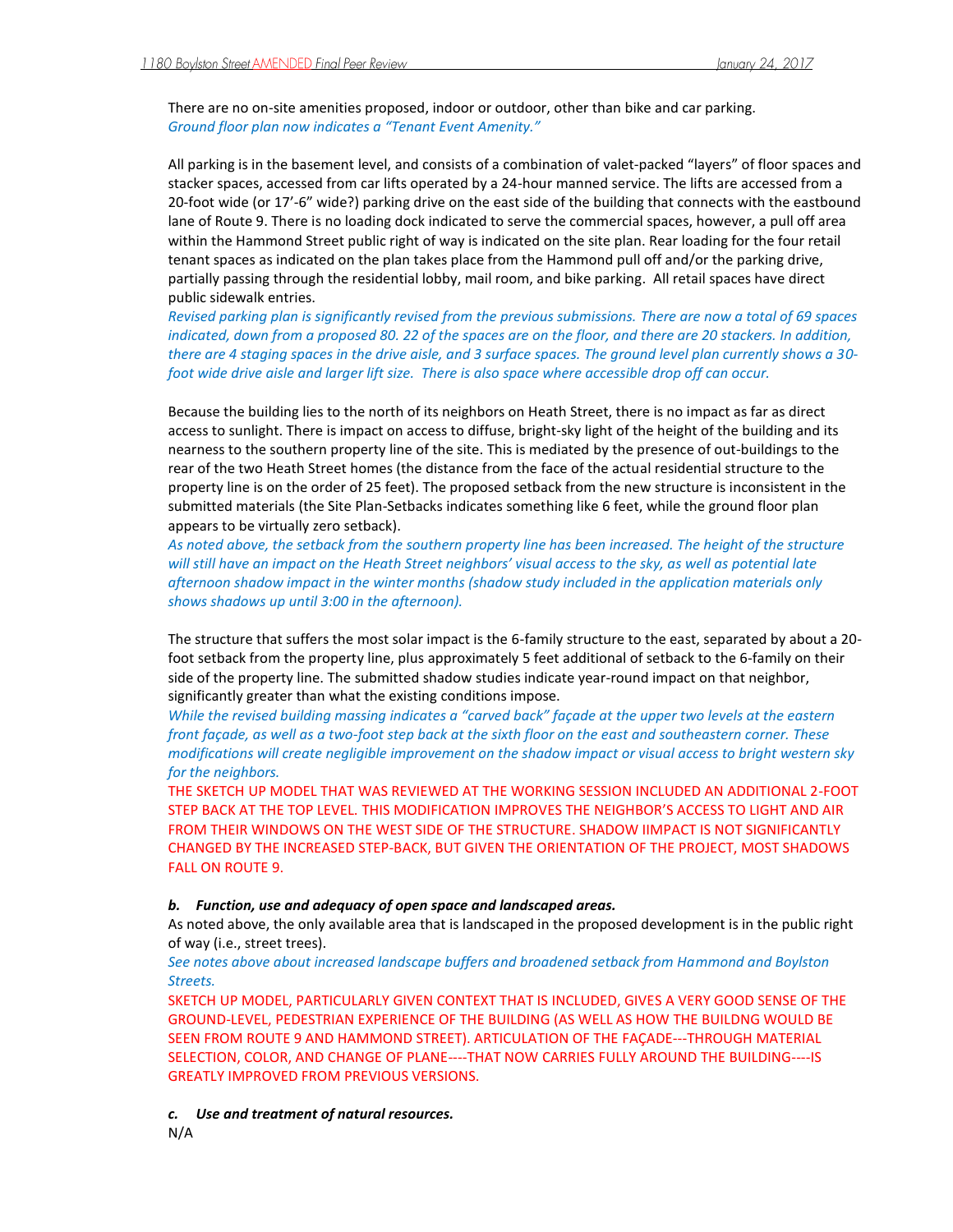*d. Building design, massing and scale in relationship to the surrounding context and topography.* 

The building is designed to "hold the edge" of the sidewalk, extending in a straight line along the Boylston Street frontage, and then curving around the Hammond Street corner, ending by directly abutting the north elevation of the adjacent commercial building (which will lose some of its north-facing fenestration on the upper level).

*The developer reports that the adjacent building will not lose any of its existing windows as a result of the construction of the new structure.* 

# CONFIRMED IN SKETCH UP MODEL

The aesthetic of the façade treatment, including material selection, is contemporary, with broad expanses of glass opening into the retail spaces, and the appearance of virtually floor-to-ceiling glazing in the apartments. There is horizontal banding at the floor levels, with vertically oriented wall panel and glazing systems spanning between the floor bands. Windows into the units appear to be a combination of operable awning and fixed panels (although it is difficult to reconcile the perspective rendering with the drafted elevations provided in the submission). The types of window, combined with the overall language expressed on the elevations—particularly in the perspective rendering—makes the building read more towards "commercial office" than residential.

*Façade materials have been clarified in the current materials, and include "rain screen" composite panels, cementitious panels, decorative wooden sections at the ground level, and areas at top and bottom levels of storefront and curtainwall systems. The more "precious" paneling system is indicated on the Boylston, Hammond, and east elevations (although the outline spec calls out only the north and west facades). The massing has been broken up along Boylston and Hammond by making full height vertical breaks in the skin, as well as by step backs at the upper floors at the eastern end of the building, with a strong break in the cladding material at the stepped back zones. At the upper level setbacks, the plans indicate habitable terrace areas. See comments below about mechanical system venting concerns on elevations.* 

THE SOUTH-FACING FAÇADE, VISIBLE FROM HAMMOND STREET AND THE NEIGHBORS ON HEATH STREET HAS BEEN WELL DEVELOPED SINCE THE LAST ITERATON. THE HIGHER QUALITY CLADDING MATERIAL HAS BEEN CARRIED AROUND TO THE SOUTH SIDE AT THE TOP LEVEL WHICH HELPS BREAK DOWN THE SCALE OF THE STRUCTURE. IN ADDITION, MORE DETAILED PATTERNING OF THE PRIMARY CEMENTITIOUS SIDING WAS INDICATED IN THE SKETCH UP PRESENTATION.

However, as noted above, there is no notable, coherent architectural context along Route 9 that this building could arguably perfectly fit into. There exists nearby a wide variety of building types, scales, massing, setbacks, parking solutions, etc. that make this site somewhat independent of a clear contextual imperative. Clues for inspiration (and constraints) include the adjacent 6-unit building to the east on Boylston, the twofamily homes to the south, the large wall of the commercial structure adjacent on Hammond, and as important, the bleak, windswept, exposed streetscape at Route 9 and Hammond streetscape (as noted in the Board of Selectman letter to MassHousing, "This area of Route 9 warrants revitalization").

Generally speaking, the building façade and massing make gestures that are responsive to its site, including:

- The first floor retail spaces and residential entry form a well-defined base for the structure, and engage the street with largely transparent storefront, articulated with wood plank screens.
- The tallest section of the façade runs along Boylston for about 40% of its length, and wraps around onto Hammond, serving to "celebrate the corner" (the words of the design architect).
- Other than the expanse of the corner piece, the top floor is set back, creating an overall tripartite composition (base-middle-top), that is generally proportionally effective, and serves to cut down on the apparent height of the building.
- The fenestration pattern changes to a finer grained, more regular look at both the eastern end of the façade along Boylston, and the southern end along Hammond. This breaks up the length of the facades, and is a look that is more compatible with structures beyond the footprint of the building.
- The setback of the building matches the commercial setback to the west on the other side of Hammond Street, and is increased at the residential entry area on Hammond.
- Route 9 is a broad enough thoroughfare, that the height of the building is not, in of itself, inappropriate.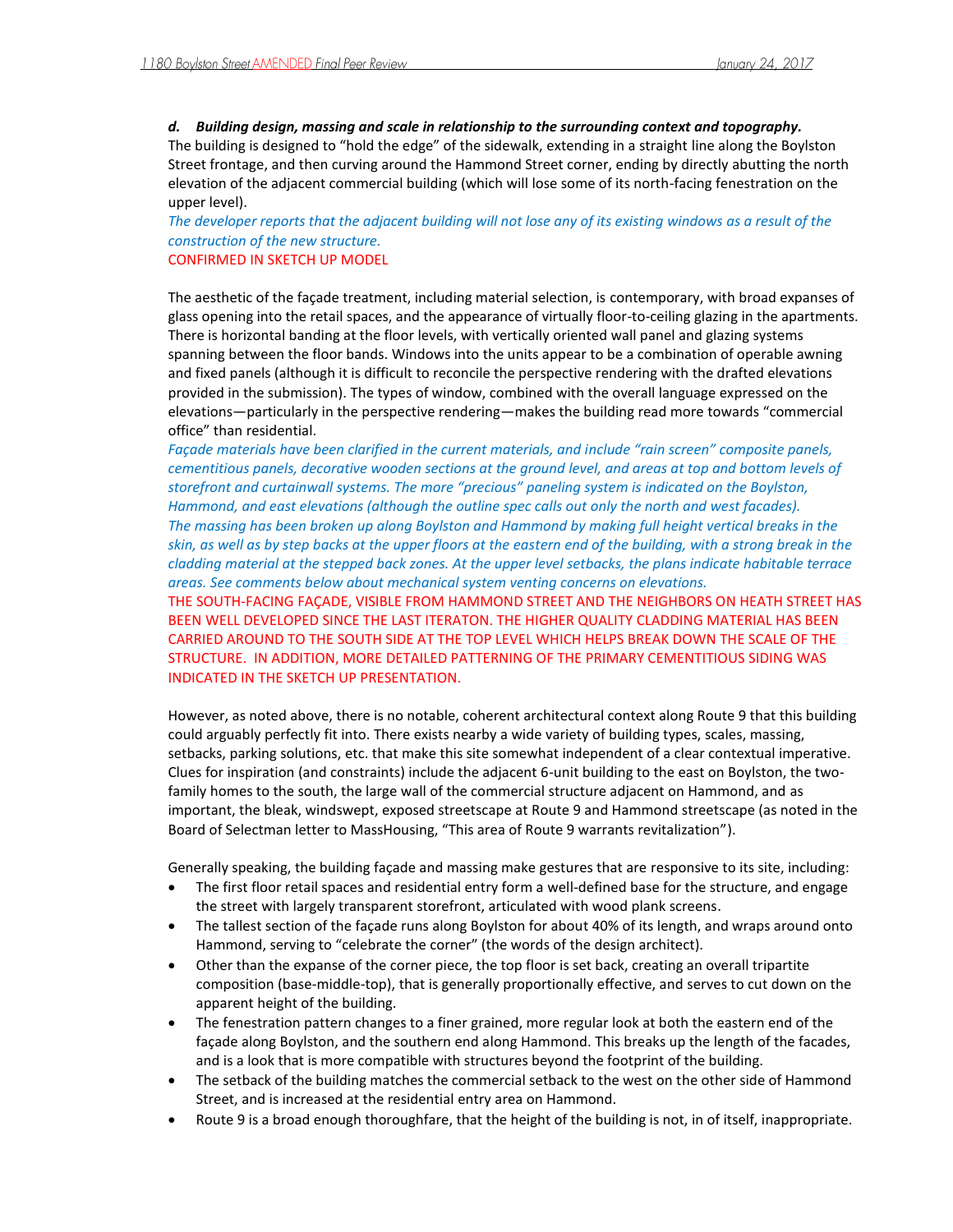Having made these observations, while the apparent design intent of the building is generally on the right trajectory, the fact remains that the building is significantly larger than its immediate neighbors, and has minimal setbacks (except on the eastern end) that serve to exacerbate its bulk and impact on neighboring structures. Suggestions for mitigating these effects are discussed in another section of this report. *See comments below.* 

### *e. Side and rear elevations visible from the public street, public areas and from the vantage point of nearby residential neighborhoods.*

The proposed secondary east elevation (the vehicular entry area), in all likelihood, would be minimally visible from public streets (at least from street level, where it is largely blocked by the neighboring six-family building). The highest parts of the rear elevations that run parallel to Heath Street will be visible above the height of the neighboring structures as the site is approached from the south along Hammond Street. *The south facing elevation adjacent to the neighboring structure on Hammond Street is indicated to be clad in a pattern of fiber cement panels. Perspective views in the current drawing sets do not include what the view from Hammond Street will be. This should be studied in detail, and care should be taken to ensure that any view is attractive (not that it is fully exposed to the southern sky and will be very well lit).*  AS NOTED ELSEWHERE, THE DESIGN REVISIONS THAT WERE REVIEWED AT THE JANUARY 18 WORKING SESSION ADDRESSED THIS REVIEWER'S CONCERNS ABOUT THE SOUTH ELEVATION LOOKING LIKE THE "BACK OF THE BUILDING."

### *f. Pedestrian and vehicular circulation*

Pedestrian entry to the building will occur into the retail spaces off of Route 9 and Hammond Street. The residential entry and lobby is proposed off of Hammond, at the southern-most point of that façade. *Current plans show customer entry to commercial spaces only off of Boylston, with the residential lobby remaining on the Hammond Street side.* 

This reviewer is concerned about the proposed vehicular access to the building, as well as the mechanics of the parking system that relies on deep stacking of vehicles and a 24/7 valet service. Beyond the legitimate question of whether shoppers (or other forms of customers) accessing the commercial spaces would actually be bothered to take advantage of the valet service, there are some safety issues associated with the proposal. Most important is the sight line problem when cars are existing the parking drive, both related to their ability to look down the sidewalk, and the difficulty of looking west on Route 9 past parked cars, while straddling the sidewalk and blocking pedestrians. While it may be possible to ban all parking in the spaces immediately west of the parking drive, this would require rigorous enforcement to succeed. In addition, while difficult to quantify, neighbors have expressed concern about losing parking spaces on Boylston as well as commercial customers, averse to the valet system, taking up available street spaces on the smaller roads. *There has been much work done on the parking scheme to address the issue of sight lines, queuing, accessible drop off, dependence on stackers, lift cab size, etc. It is likely that there will still be a "learning curve" associated with commercial customers' use of the valet parking system.* 

It is also of concern that cars may queue excessively, given the time lag associated with valet parking (blocking the sidewalk, potentially extending out to Route 9). This reviewer does not have enough information to comment on concerns related to potential noise generated by the car lifts. *Submitted materials claim that noise generated by the use of the lifts will be minimal. This should be confirmed by the proponent, specifically addressing the limitations imposed by the Town's stringent noise standards.* 

In addition to residential and commercial parking concerns, the delivery needs of the commercial spaces have been questionably addressed by a proposed encroachment of the project into the Hammond Street right of way, specifically, a drop off zone near the residential lobby that would provide rear access into the tenant areas, as well as easy access to the sidewalk that leads to front entries. This proposed drop off seems unrealistic from a town approval perspective, but also potentially unworkable given the density of traffic at that corner, combined with the presence of vehicles that may partially block traffic on Hammond while delivering. The proponent has pointed out that these issues could be lessened by imposing time restrictions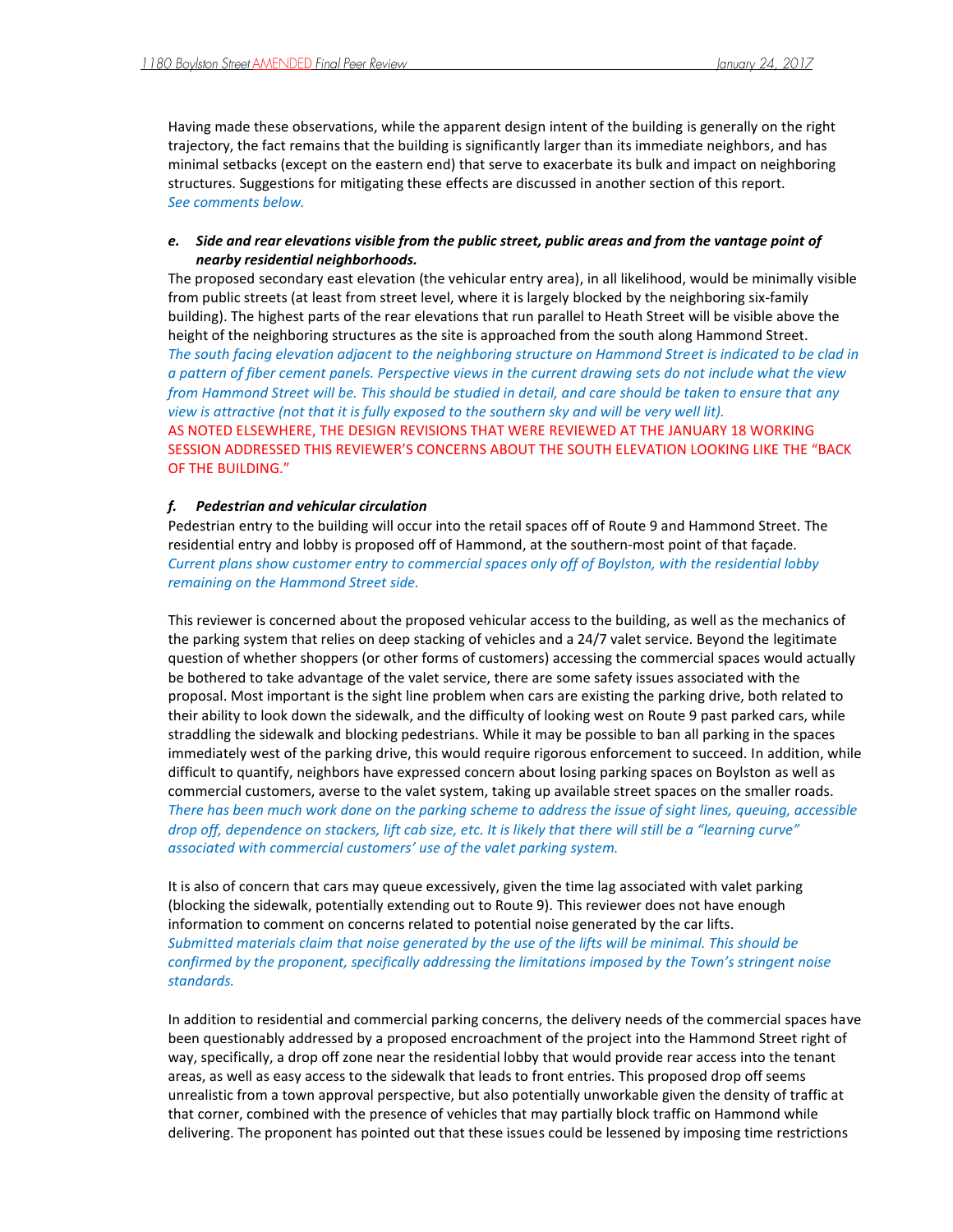on use of the zone. In order for this solution to work, the time restrictions would have to be strictly enforced. Drop off could more realistically occur at the parking drive, however, as currently designed, it does not appear that there is space for vehicles to turn around to re-enter Boylston front-first. *The issue of the Hammond Street loading area is reportedly "supported by the Town", and appears in the current plans.* 

#### *g. Integration of buildings and site, including but not limited to preservation of existing tree cover*

As discussed in paragraph "d" above, the façade design and building massing take clues from their surroundings in an attempt to better integrate into the site. However, in the opinion of this peer reviewer, the gestures that have been made do not go far enough to tie the building in and minimize impacts on existing neighbors. Suggestions for addressing some of the problems are included in section "n" below. *Concern for impact on the neighbors to the east, as well as Heath Street, remain. More thoughts below.*  REVISED DESIGN OF THE BUILIDNG HAS SIGNIFICANTLY MITIGATED IMPACT ON THE PROJECT ABUTTERS.

While there is very little existing landscape screening between the 6-family home and the project site, the submitted site plan does not provide enough buffer on that border for more significant screening that would be appropriate for the new, much-larger structure. An existing mature tree that is at the eastern property line at the sidewalk will likely have to be removed with the installation of the parking drive. Other smaller trees that appear to be within the site will also have to be removed to allow for construction. The submitted site plan indicates 5 new street trees planted in the public right of way. *See comments above about improved buffer areas.* 

### *h. Exterior materials*

See section "d" above. Building is clad in what is likely cementitious "composite rainscreen" panels, standing seam aluminum panels (at the mechanical enclosure), aluminum window, storefront, and curtainwall systems, and intermittent wood plank screens at the commercial level. *See comments above.* 

#### *i. Energy efficiency*

It is not possible to ascertain in any level of detail from submitted materials. Architectural narrative notes "energy-efficient appliances" and "low-energy lighting fixtures." The Application for Chapter 40B Project Eligibility/Site Approval states that "the project is designed for energy efficiency, with a goal of reducing its overall energy consumption by 20% over the baseline." Additionally, "Units will be supplied with Energy Star rated lights, and appliances and low flow plumbing fixtures." To back up any of the goals stated in the application materials, Brookline has adopted the energy Stretch Code, which will ensure a relatively high level of sustainability, at least from an operating perspective.

*Architectural, structural, and MEP outline specifications have been submitted, and reviewed by this peer reviewer. Heating and hot water system appear to be gas-fired, combined individual systems for each unit. These are generally very high efficiency, and when combined with efficient condensing units for cooling, exceed requirements of the building code. There is some concern related to a note that indicates that heaters will be direct vented to the exterior wall. While sometimes more cost effective, this venting solution can be unsightly and difficult to integrate into the cladding system. Elsewhere in the specification it is noted that dryer exhausts would also discharge at exterior walls.* 

CONCERNS REMAIN ABOUT VISUAL IMPACT OF SIDEWALL VENTING. THIS WAS NOT DISCUSSED AT THE LAST WORKING SESSION.

# *j. Exterior lighting*

Not possible to tell from submitted materials.

*Developer has submitted a narrative describing the lighting scheme that includes down-lighting within overhanging soffits, combined with ambient lighting that comes from within the commercial spaces. Some accent up-lighting is planned for two locations on the building. At the parking area, the drive will be lit by down-lighting. Developers state that RCP's will be developed as the project advances.* 

DETAILED LIGHTING PLAN SHOULD BE SUBMITTED TO CONFIRM NO NEGATIVE IMPACT ON NEIGHBORS.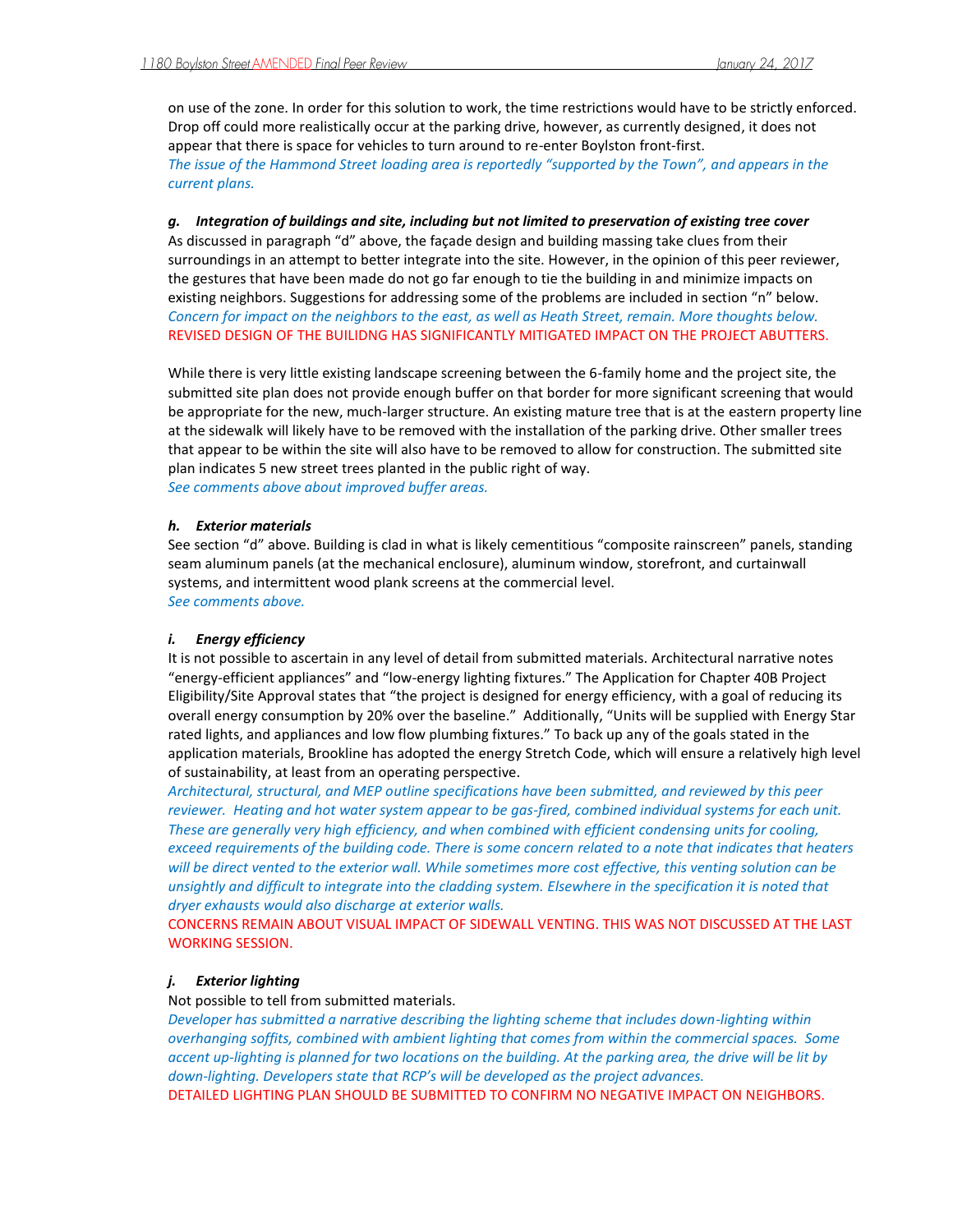*k. Proposed landscape elements, planting materials, and planting design* As noted elsewhere, there is very little available space for plantings. *See notes in other sections of this report for comments about landscaping.* 

### *l. Feasibility of incorporating environmental and energy performance standards in the design, construction and operation of the buildings, such as standards required for LEED certification* See "i" above. Partial compliance with Energy Star standards is stated.

*MEP outline specifications reference the 9th edition of the Massachusetts Building Code, which is supposed to be placed in effect in 2017. Energy performance requirements will be more stringent than current code, and as noted elsewhere, Brookline has adopted the Stretch Code. The developer has stated that the development will "possibly exceed" the Stretch Code. Consideration should be given to, at a minimum, to making the building "solar ready", which would include conduit(s) from the rooftop to the electrical room, providing space in the electrical room for additional equipment, considerate placement of rooftop equipment to minimize shadow impact, and adequate structuring of the rood for additional load imposed by panels.* 

*From an "environmental perspective", outline spec states that "some" units will be supplied with fresh air (in addition to having operable windows). This could be problematic from a code perspective, as well as potentially forcing residents to open windows along Boylston and Hammond Streets. In addition, the spec does not appear to include multi-speed, continuously running bath fans (which are generally considered to be good from an interior air quality perspective).* 

*Outline spec commits to blower door testing of units to ensure compartmentalization.* 

#### *m. Any other design-related considerations identified by the consultant in the course of its review*

 Floor plans that are submitted only include two relatively detailed unit floor plans on floors two through 5 (all other units are only blocked out with gross square footage and number of bedrooms noted). Given that each floor plate has nine distinct unit plans owing to the odd shape of the building, unit layouts will be idiosyncratic. As such, it is not really possible to review conformance with some code requirements (for example, accessibility) in any level of detail.

*A detailed floor plan is included for "typical" floors (presumably 2, 3, and 4). Plans vary considerably because of the unusual footprint of the structure. One stack of bedrooms will have very limited access to natural light due to the zero lot line condition along the neighboring building on Hammond Street.* 

- Locations/types/plans of proposed Group 2 accessible units are not provided. Note that all units in elevator-fed buildings must be at a minimum, Group 1 units. *Location of three, Group Two units is indicated. There appears to be adequate space in the three indicated types to work out all dimensional requirements. Distribution requirements appear to be met. Hearing impaired unit is also indicated on plans.*
- Building elevations along Hammond Street do not indicate the existing slope down to Boylston. *Current plans have addressed this issue.*
- There appear to be no resident amenities included in the plans (community room, work out spaces, etc.). Does this threaten the marketability of the units? *Ground Floor plan now includes "Resident Event Amenity" space.*
- Space allocated for bicycle parking seems inadequate. *Plan indicates only 9 bicycle parking spaces, which may meet Brookline code requirements. This number seems extremely low to this peer reviewer, given standards adopted by nearby communities. For example, elderly housing of this scale in Cambridge would require 23 bike parking spaces.*  PROPONENT INDICATED THAT OVERFLOW BICYCLES WOULD BE PARKED IN GARAGE SPACE BY ATTENDANT.
- Parking plans do not indicate how accessible space requirements would be accommodated given the valet parking scheme. If disabled residents drop their car off with the valet in the parking drive, they would have to access the elevator lobby by travelling about 150 feet through the rear egress corridor (after entering the "back door"). Alternatively, they could traverse the public sidewalks for approximately 300 feet to enter the front lobby, mail boxes, etc. At a minimum, in this circumstance, the MAAB would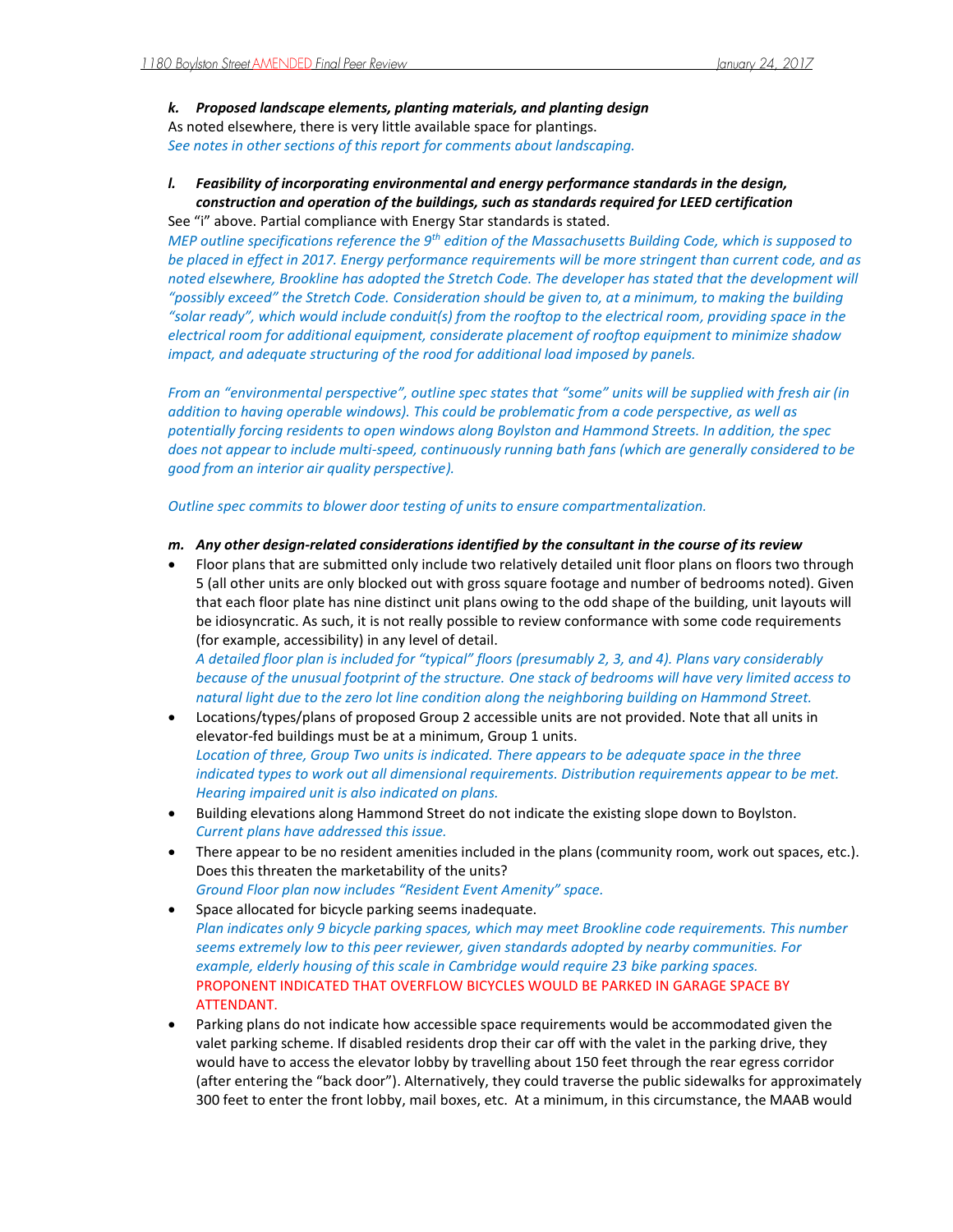require a drop-off area within 100 feet of an accessible entry…presumably the same entry that ablebodied residents use.

*Both the entry for residents who arrive by car, as well as the pedestrian entry on Hammond Street, are accessible. No issues are taken with this situation.* 

• It appears that the Fire Department takes no issue with the building, at least at its current level of development.

*No new comments.* 

- Is there a detailed narrative describing how trash will be handled on the site? *A "Narrative for Trash Removal" has been submitted. Residents will deposit trash and recycling in rooms on each floor where it will be picked up by maintenance staff and moved to the trash room at the garage level. Developer should ensure that trash rooms are accessible. Commercial tenants will store trash within their space, and will be responsible for their own pick-up scheduling.*
- Given the intensive use of the site, what is the plan for stormwater management? *Large storage tank in garage level will keep stormwater on site for gradual release into the storm sewer system.*
- While the number of proposed parking spaces is generous (80), there is real concern about the practicality of the proposed system that includes mechanical stackers and at least one full time employee present, on site 24/7 to manage them. Has the proponent developed contingencies for the eventuality of parking plans with fewer spaces, and considered means for mitigating a lower parking ratio (significantly by diminishing unit count, but also subsidized T-passes and/or membership to shared car services)? *New parking plans have been reviewed by another peer reviewer.*
- Has the developer drafted a Construction Management Plan that describes community impact during the construction period?

*Will reportedly be provided "as the project progresses".* 

- Will the proposed HVAC system be designed to deal with the poor air quality that surrounds the site due to heavy traffic on Route 9, as well as stopped traffic on Hammond Street? *This reviewer did not find any reference in the outline spec that accommodates this issue.*
- Similarly, noise and vibration caused by heavy traffic should be dealt with in the structural and façade design.

*An additional layer of GWB has been proposed for the units facing streets to help with acoustical separation. However, outline specification for windows does not include triple glazing.* 

- Will the developer be responsible for Town road and sidewalk damage resulting from heavy trucking? *Presumably will be addressed in the construction management plan, and perhaps a condition of the comprehensive permit.*
- Is a roof deck possible to create usable outdoor space? *It appears that plans now include six private balconies.*
- Given the strong possibility that the proposed drop off zone in the Hammond right of way may not be approve-able, should a time-restricted drop off/loading zone be considered between the existing commercial structure and the new structure. It may only be possible if a turn-around area is provided. It may make more sense for the commercial drop off to be moved to the parking drive side of the building (with rear corridor access to the commercial spaces).

*Town reportedly has reviewed and will entertain developer's proposal for the drop off zone.* 

- How many parking spaces can be provided if the lift/stacker system is replaced by a more conventional ramp structure, perhaps limiting stackers to residential parking and surface spaces for commercial uses? *Revised parking scheme has been submitted and reviewed by another peer reviewer.*
- The environmental report notes that dewatering will have to occur during construction, with the need to deal with any contaminants. How far down is the water table, and is the situation mitigated if the stackers are eliminated (basement ceiling height can be decreased). A shallower basement will also mean less engagement with bedrock (noted to be 2 to 13 feet below the surface). *Water table changes resulting from the construction of the parking garage have been discussed, in particular, the potential of creating increased flooding in adjacent existing homes. This existing flooding situation should be reviewed and documented. Consideration should be given to a requirement that the developer make necessary repairs to the neighboring structure(s) if the problem is exacerbated.*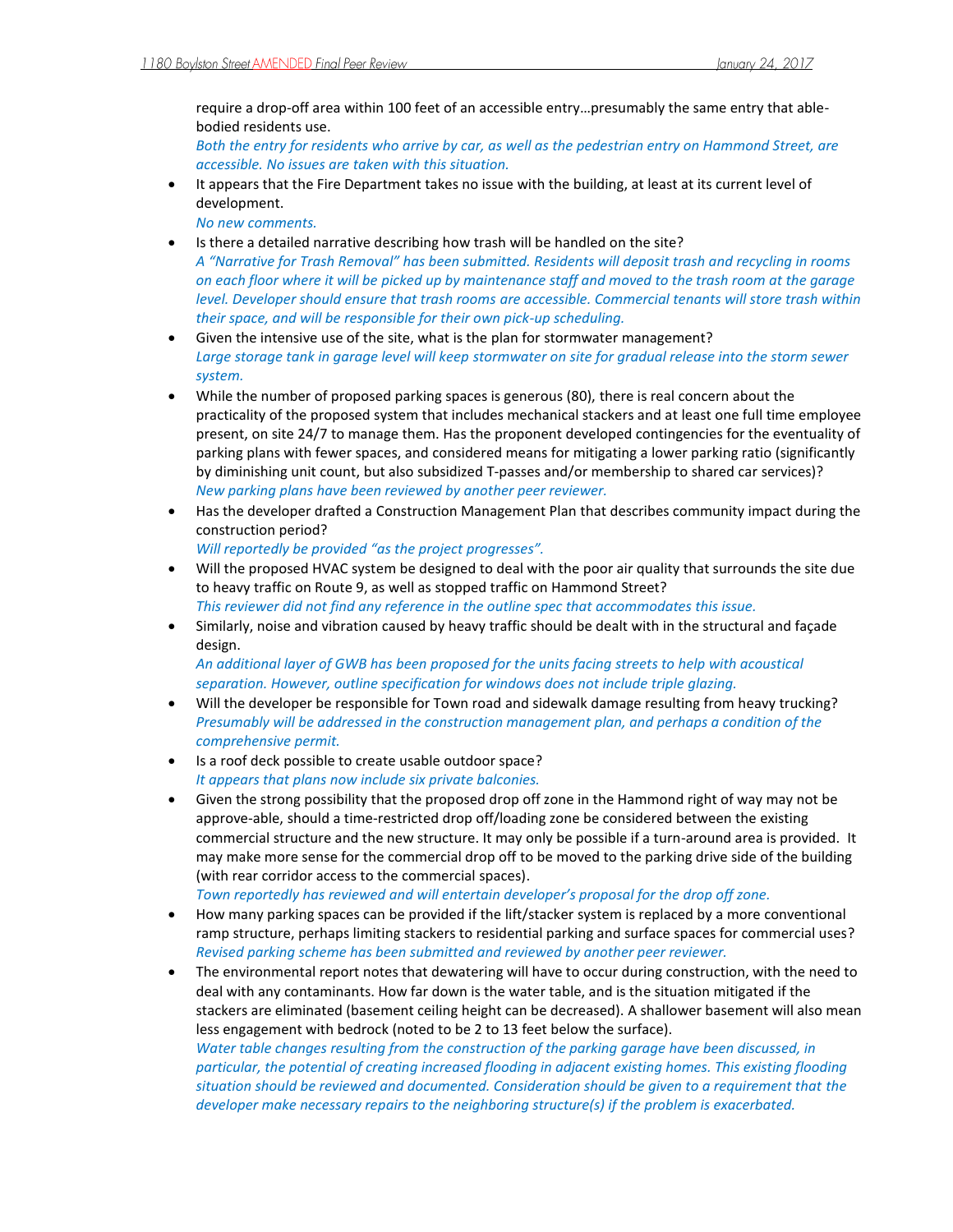THE IMPORTANCE OF DOCUMENTATION OF EXISTING CONDITIONS AT NEIGHBORING PROPERTIES WAS DISCUSSED AT THE LAST WORKING SESSION.

- Are potential issues related to VOC's adequately addressed (the environmental report stated that with a parking level in place, no vapor removal system would be required)? *No new comments. Should be monitored in future.*
- What role does MassDOT have in review of the project? In addition to a new curb cut, and potentially eliminating some parking, there appears to be a need to relocate a traffic signal box. *No new comments.*

# *n. Techniques to mitigate visual (and other) impacts*

- Increasing the setback, particularly on Boylston, in combination with street trees and perhaps other landscaping, would provide the opportunity for a significantly more pleasant and protected pedestrian "oasis" (and would improve visibility when exiting the parking drive). *This has been satisfactorily addressed with increased setback and building overhang, as well as proposed soffit lighting.*
- Consider using the existing grading of the site as it drops towards Boylston street to create an intermediate patio level that provides some separation from the sidewalk (this could be particularly effective if one of the tenant spaces is a coffee shop, bakery, etc.). *Not feasible, and current plans along Boylston are satisfactory.*
- In conjunction with increasing the setback, creating a protective overhang at the top of the commercial floor will both improve the pedestrian zone and bring the scale of the building down to a more human scale. It will also make the building look less office-like, and read more mixed use. *Has been adequately addressed.*
- To decrease the shadow impact on the 6-family structure to the east, consider stepping back the top two floors of the building at the east end. This will result in the loss of 4 units, but will significantly mitigate that issue. It will also help to visually integrate the building into the existing context ("ease the transition to adjoining sites" as stated in the BOS letter to MassHousing). *This has not been incorporated into the current plans, and remains a serious concern of this reviewer. The suggested cutting back at the top two floors would also diminish the impact on homes on Heath Street.*

SEE COMMENTS ABOVE RE: TOP FLOOR STEP-BACK INCREASE AT EAST END OF STRUCTURE.

 Increase the stepping back dimension at the "attic" level of the building, along with shortening the length of the "tower" element along Boylston, would help to decrease the apparent height of the building.

*See note above.* 

- It is possible to lose up to six feet in the overall height of the structure by diminishing the commercial floor to floor to 12'-6" (from 15"), and typical floor to floor to 10'-0" (from 10'-10"). *Overall building height has been diminished since the original submission. As the design develops, in particular, the structural design, additional opportunities for lowering the building may exist.*
- Consider creating a plant-able, buffer area on the east side of the building between the parking drive and the property line.

*A five foot, planted buffer is now indicated.* 

#### *o. Other items of note from review of submitted materials.*

- *Outline specification indicates inclusion of emergency generator in the scope. Where is it located?* DEVELOPER IS STUDYING WHETHER AN EMERGENCY GENERATOR WILL BE REQUIRED.
- *Where is the sprinkler service entry room (noted in outline specification to be in garage)?*
- *Where will banks of gas meters and electric meters be located?*
- THIS ISSUE WAS DISCUSSED AT THE WORKING SESSION. PEER REVIEWER REQUESTED THAT METER BANKS NOT BE VISIBLE TO NEIGHBORS TO THE EAST.
- *Tel/com room noted in specification has not been located on plans (minimum size 7' X 10').*
- *Intercom system indicated in specification appears to not meet code requirements (system must provide residents with visual access to entry area from their units).*